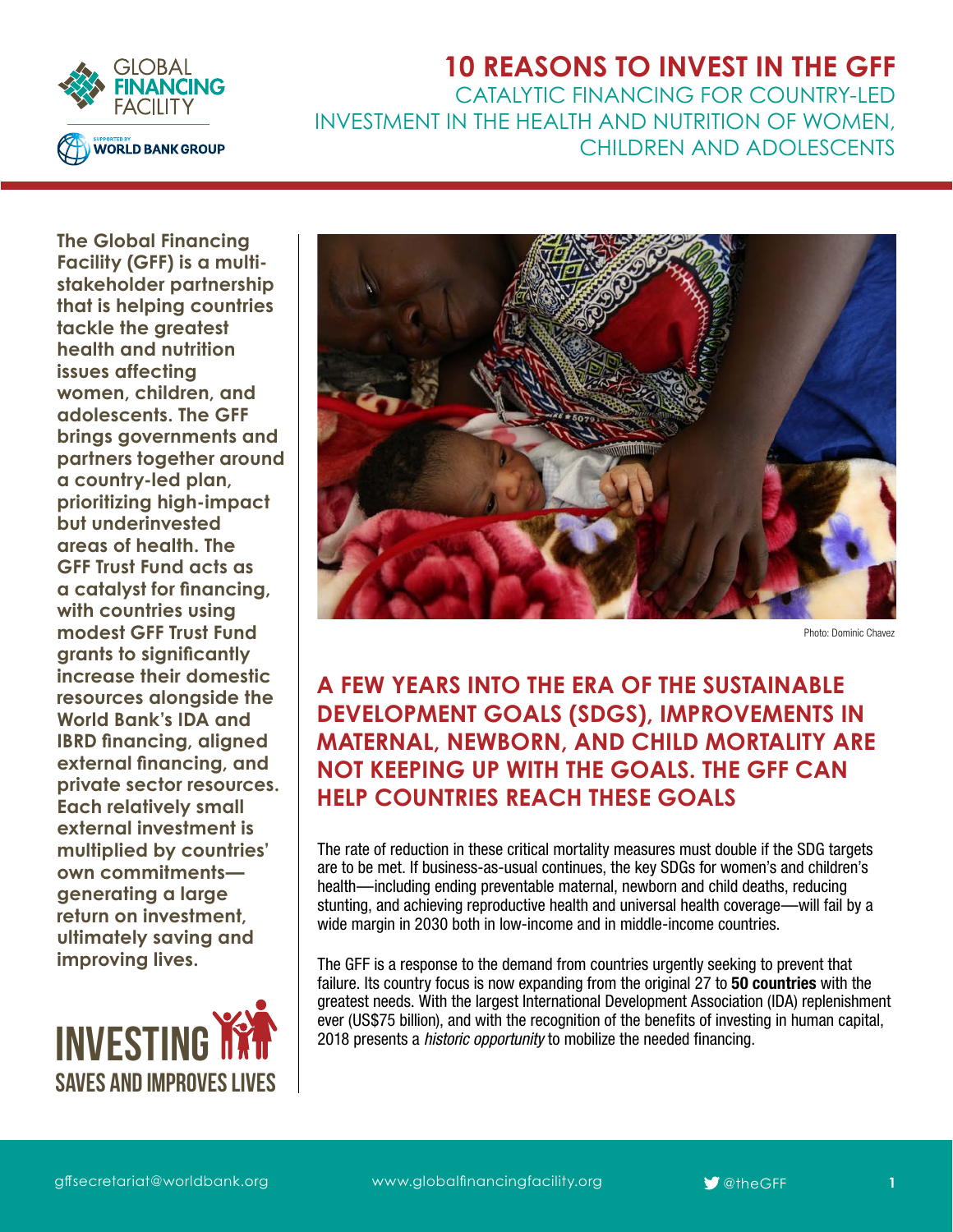

**10 REASONS TO INVEST IN THE GFF** CATALYTIC FINANCING FOR COUNTRY-LED INVESTMENT IN THE HEALTH AND NUTRITION OF WOMEN, CHILDREN AND ADOLESCENTS

Here are 10 powerful reasons why investing in the GFF makes excellent sense.

## REASON #1. THE GFF INVESTS IN HUMAN CAPITAL

Investing in people is a critical step for boosting economic growth and ending extreme poverty. Established in 2015, the GFF is designed as an innovative financing mechanism to close the financing gap to eliminate preventable maternal and child deaths worldwide. The GFF process helps governments and their partners to prioritize, focus on results, and tackle the main system bottlenecks to achieve impact at scale, which in turn is critical to achieving universal health coverage.

#### REASON #2. THE GFF LEADS ON CATALYTIC HEALTH FINANCING

A new model for scaled and sustainable financing is at the heart of what makes the GFF Trust Fund a pathfinder for the SDG era of financing for development, catalyzing the following sources of funding:

• Domestic resource mobilization (DRM). Because of the GFF process, Cameroon is increasing its budget for women and children's health from 6 to 22 percent by 2020. Guatemala's grant from the GFF Trust Fund is used to buy down the interest on an International Bank for Reconstruction and Development (IBRD) loan for a national stunting-reduction program, matched by domestic resources. These resources will finance a conditional cash-transfer program that targets families with children between ages 0 and 15, promoting health visits for children ages 0 to 6 and pregnant women and school attendance for children ages 6 to 15.

• Concessional Financing (IDA/IBRD). The GFF directly links GFF Trust Fund grants to substantially higher amounts of International Development Association (IDA) funding than initially expected. The current ratio of GFF Trust Fund grants to IDA is 1 to 6.9. With a historically large IDA window for IDA18 (US\$75 billion, 2018–20), a vast window of opportunity has opened to frontload GFF Trust Fund investments and thereby accelerate progress on the SDGs, closing the financing gap.

• Alignment of external assistance. In the past three years, the GFF country-led multi-stakeholder platforms have contributed to donor alignment and harmonization, increasing the efficiency of individual and collective investments made by partners. GFF support for resource mapping has helped align donor and government funding to the costed priorities of the investment case for reproductive, maternal, newborn, child and adolescent health and nutrition (RMNCAH-N). To date, at least three bilateral partners are aligning their financing to the priorities of the investment case in 10 countries belonging to the first round of 16 GFF countries.

• Private sector. The GFF is developing and implementing innovative financing instruments to crowd in private capital to help close the financing gap. These instruments leverage a combination of flexible grant funding from the GFF Trust Fund and the financing expertise available within the World Bank Group and among GFF and its partners. The GFF also facilitates partnerships with the global private sector, enabling GFF countries to deploy private sector capabilities to deliver on IC objectives (including support for service delivery and the development of supply chains to reach the frontline of health systems).

## REASON #3. THE GFF IS POWERED BY COUNTRY-DRIVEN PARTNERSHIPS

Partnership is the GFF model, with the GFF ensuring that there is financing behind common global health priorities and mandates. Instead of building new, parallel structures, the GFF invests in existing institutions and helps countries to bring together key multilateral stakeholders—including the United Nations, WHO, Gavi, the Vaccine Alliance, and the Global Fund to Fight AIDS, Tuberculosis and Malaria (Global Fund)—as well as bilateral, private-sector, and civil society organizations at the national level and the GFF Investors Group at the global level.

By bringing all key stakeholders together to support the development and implementation of a single country-led investment case, the GFF enables both countries and stakeholders to identify their comparative advantages, avoiding duplication and reducing gaps. The GFF Trust Fund supports countries in mapping resources and aligning funders around the investment case and in identifying the key health financing reforms they need to make to mobilize their domestic resources, and it collaborates in expenditure tracking as well. GFF-supported countries have their own South-to-South learning network, sharing successes and failures in real time and learning from each other. In countries like the Democratic Republic of Congo, Cameroon, and Guatemala, the GFF is working with Gavi and the Global Fund to deliver results for countries.

## REASON #4. THE GFF STRENGTHENS HEALTH SYSTEMS AND ENGAGES IN HEALTH FINANCING REFORMS

The GFF focuses on the critical stages of the life cycle: pregnancy, birth, the early years, and adolescence. In the ongoing effort to identify high-impact RMNCAH-N interventions and critical system bottlenecks to achieving impact at scale, the comparative advantage of the GFF approach is that its investment case goes beyond specific interventions and disease-specific approaches, helping countries to build more resilient primary health care services and systems.